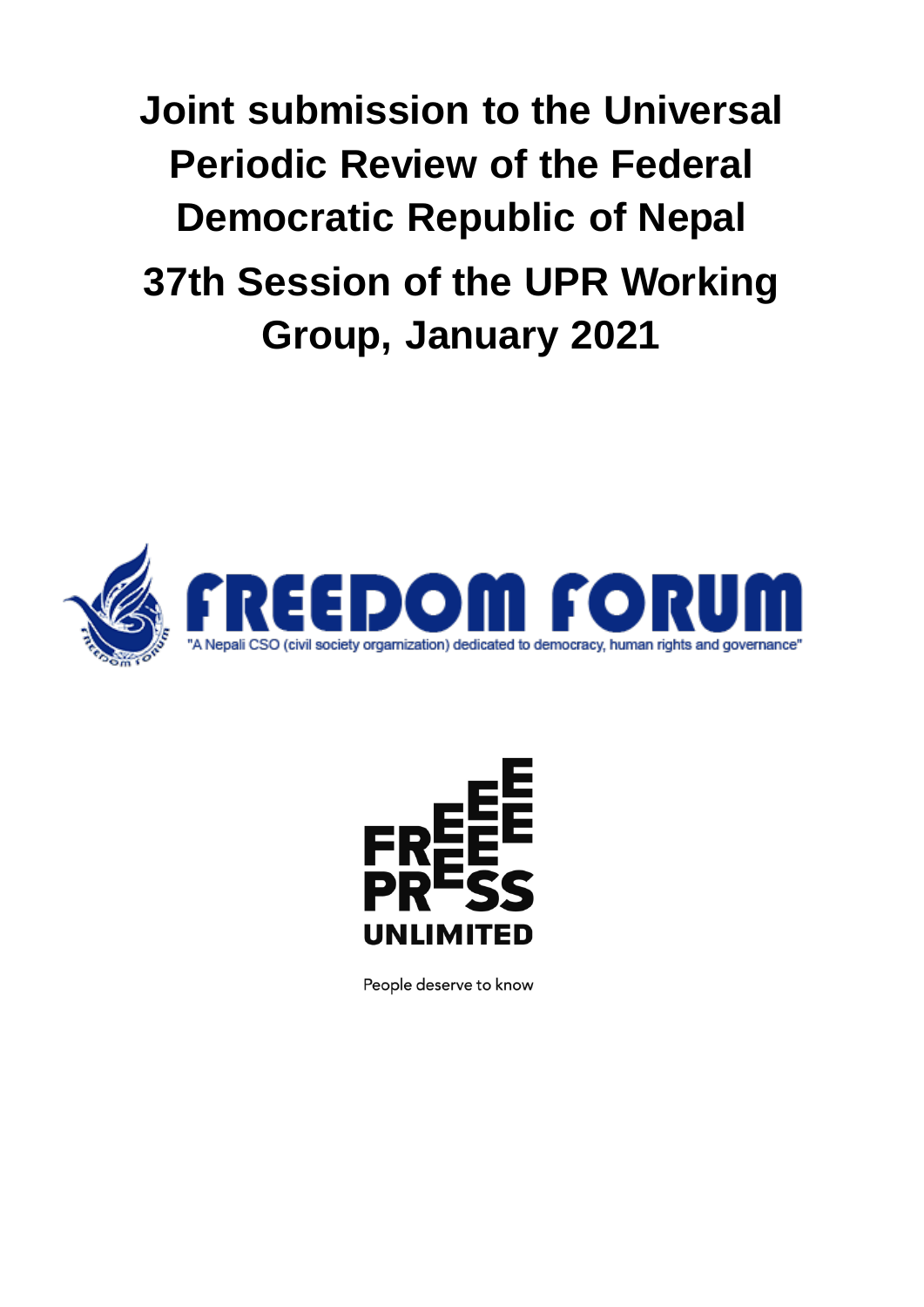#### **SUBMITTING STAKEHOLDERS:**

1. **Freedom Forum** (FF) is a not-for-profit, non-governmental organization, working for institutionalization of democracy, protection and promotion of human rights, press freedom, freedom of expression and right to information in Nepal. The organization was founded in February 2005. **[http://freedomforum.org.np](http://freedomforum.org.np/)**

2. **Free Press Unlimited** (FPU) is a not-for-profit, non-governmental organisation based in Amsterdam, the Netherlands that contributes to a diverse, professional information landscape consisting of independent media and journalists that drive (social) change in their society, and was established in 2011 following a merger between Dutch NGOs Free Voice (established in 1986) and Press Now (established in 1993). **[https://freepressunlimited.org](https://freepressunlimited.org/)**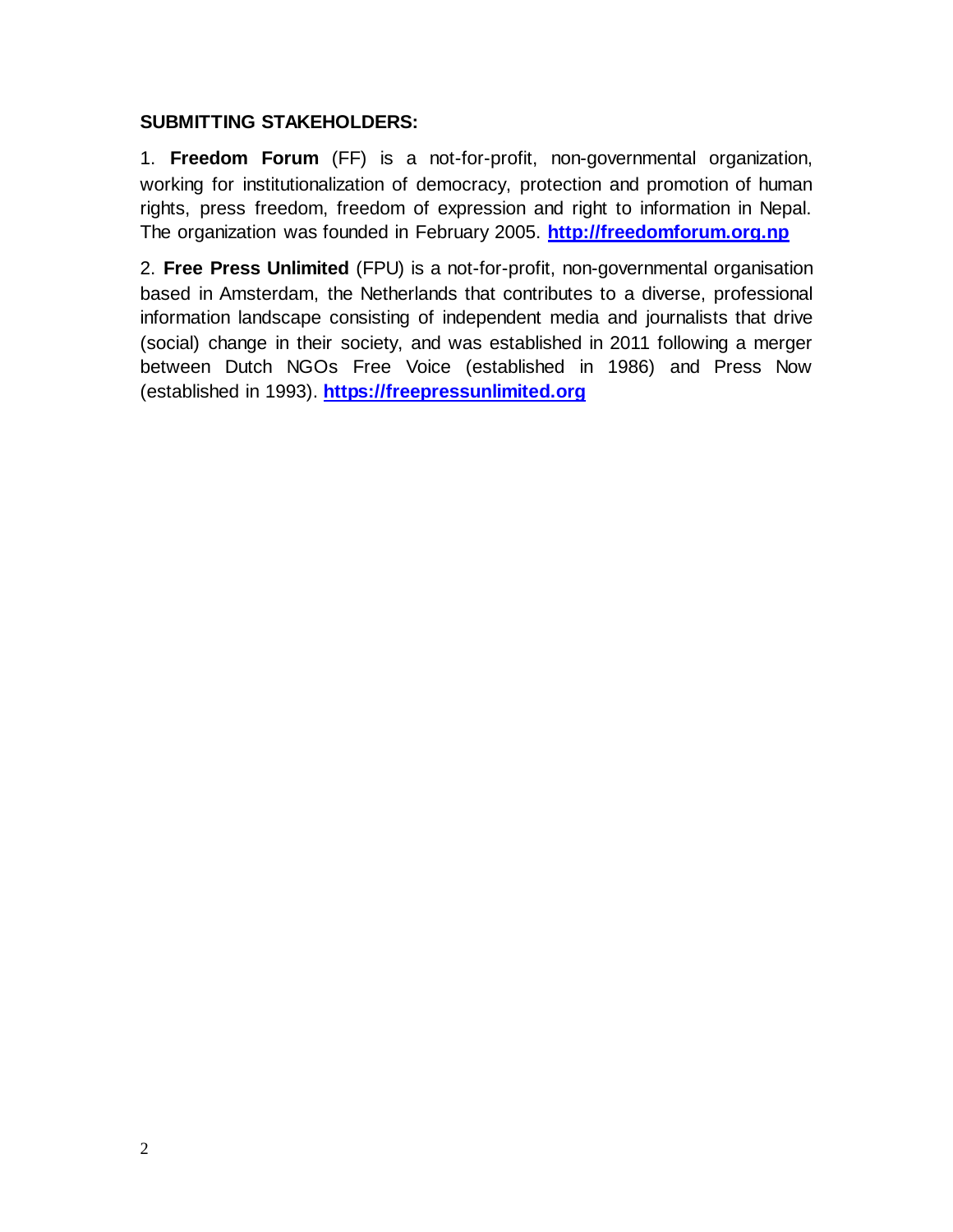### **EXECUTIVE SUMMARY**

3. Freedom Forum and Free Press Unlimited are happy to collaborate and contribute to the third cycle of the Universal Periodic Review (UPR) of the Federal Democratic Republic of Nepal. This undertaking emphasizes Nepal's domestic laws and obligation to the international instruments for the protection and promotion of the freedom of expression and information and journalists' safety. This report has been prepared by Freedom Forum and Free Press Unlimited and provides an analysis and recommendations relating to issues relevant to Article 19 of the ICCPR, and is based on the press freedom monitoring and advocacy work of Freedom Forum in Nepal and additional research that has been commissioned by Free Press Unlimited. All interviewees, experts on freedom of expression and press freedom in Nepal, have consented to be quoted in this submission and in the research report. This research report '*Impact of the 2015 Universal Periodic Review on Press Freedom in Nepal*' is annexed to his report.

4. Freedom Forum and Free Press Unlimited observe that Nepal made a huge achievement with its new Constitution that came into effect on September 2015. The Constitution of Nepal 2015 prepared a new legal base and helped conclude an extended period of political transition. Nepal held three-tiers of elections and formed governments at the federal, provincial and local level, thereby devolving rights and authority concentrated in the center for centuries to the sub-national governments. The incorporation of 'full freedom of the press' in the very preamble and ample provisions on fundamental rights in the Constitution is a welcome deed.

5. While the new Constitution and new form of governance are substantive improvements considering the modern history of Nepal, we discern a rising trend of press freedom violations and suppression of citizens for exercising their right to freedom of expression. Furthermore, bills have been introduced that will, if made into law, curtail freedom of expression and the ability of media professionals to do their work without undue interference.

6. This joint submission underscores the following concerns related to Article 19 of the ICCPR thoroughly:

### 7. **A: DETERIORATING ENABLING ENVIRONMENT FOR THE MEDIA**

 A.1 Failure of the State of Nepal to make amendments in the Constitution to comply with international standards of Freedom of Expression and Access to Information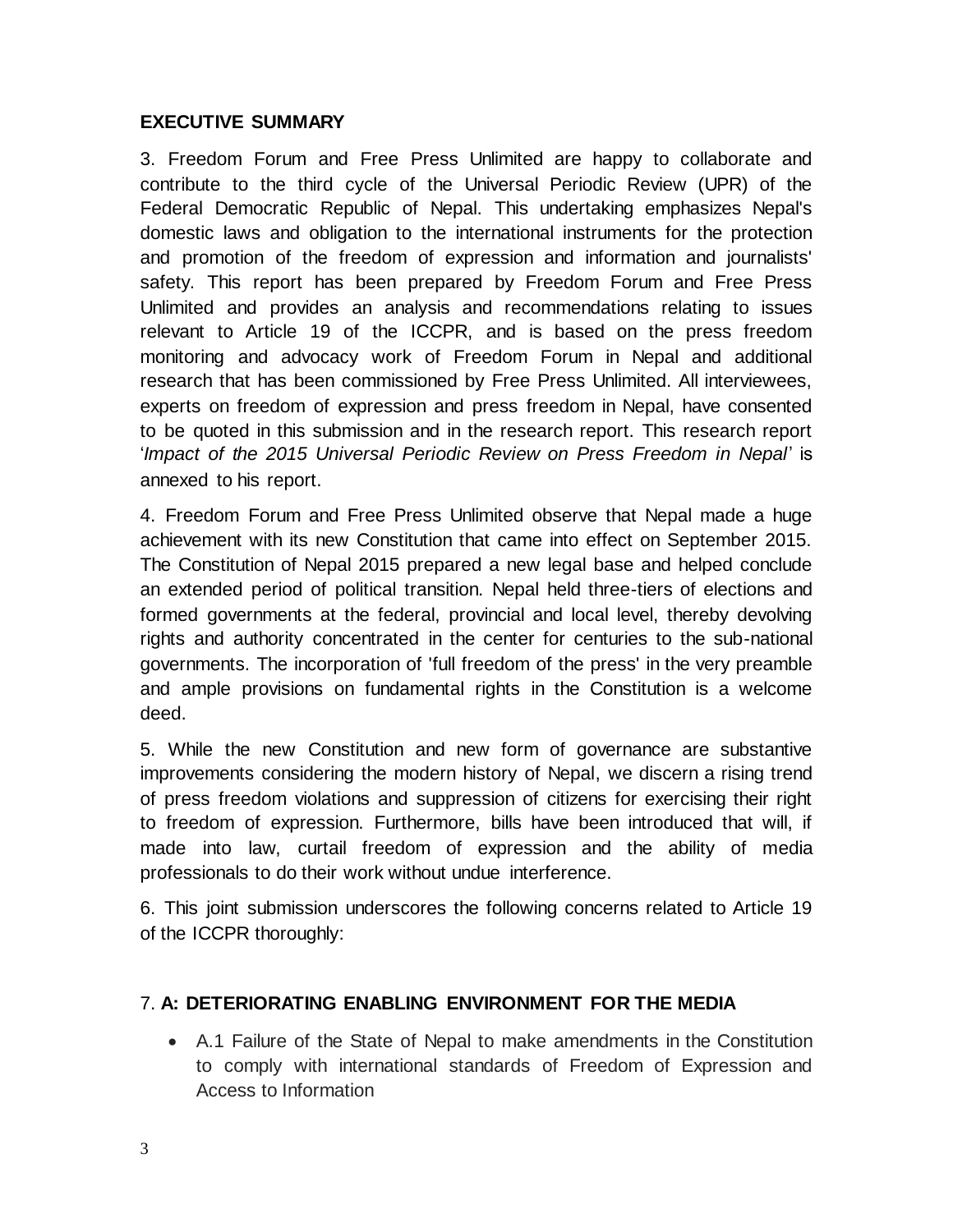- A.2 Continued efforts by government and political actors on different levels of government to suppress citizens and journalists through misuse of the Electronic Transaction Act
- A.3 Shrinking online space for Freedom of Expression and Access to Information

### 8. **B: ALARMING SITUATION CONCERNING THE WORKING ENVIRONMENT AND SAFETY OF JOURNALISTS**

- B.1 Deterioration of Freedom of Speech, Press Freedom Situation and Journalist Safety
- B.2 Failure of the transitional justice system and inaction to end impunity relating to crimes against journalists
- B.3 Failure by the government of Nepal to acknowledge the right to access to information and journalists' safety in sustainable development goal SDG 16.10
- B.4 (Self) censorship and online harassment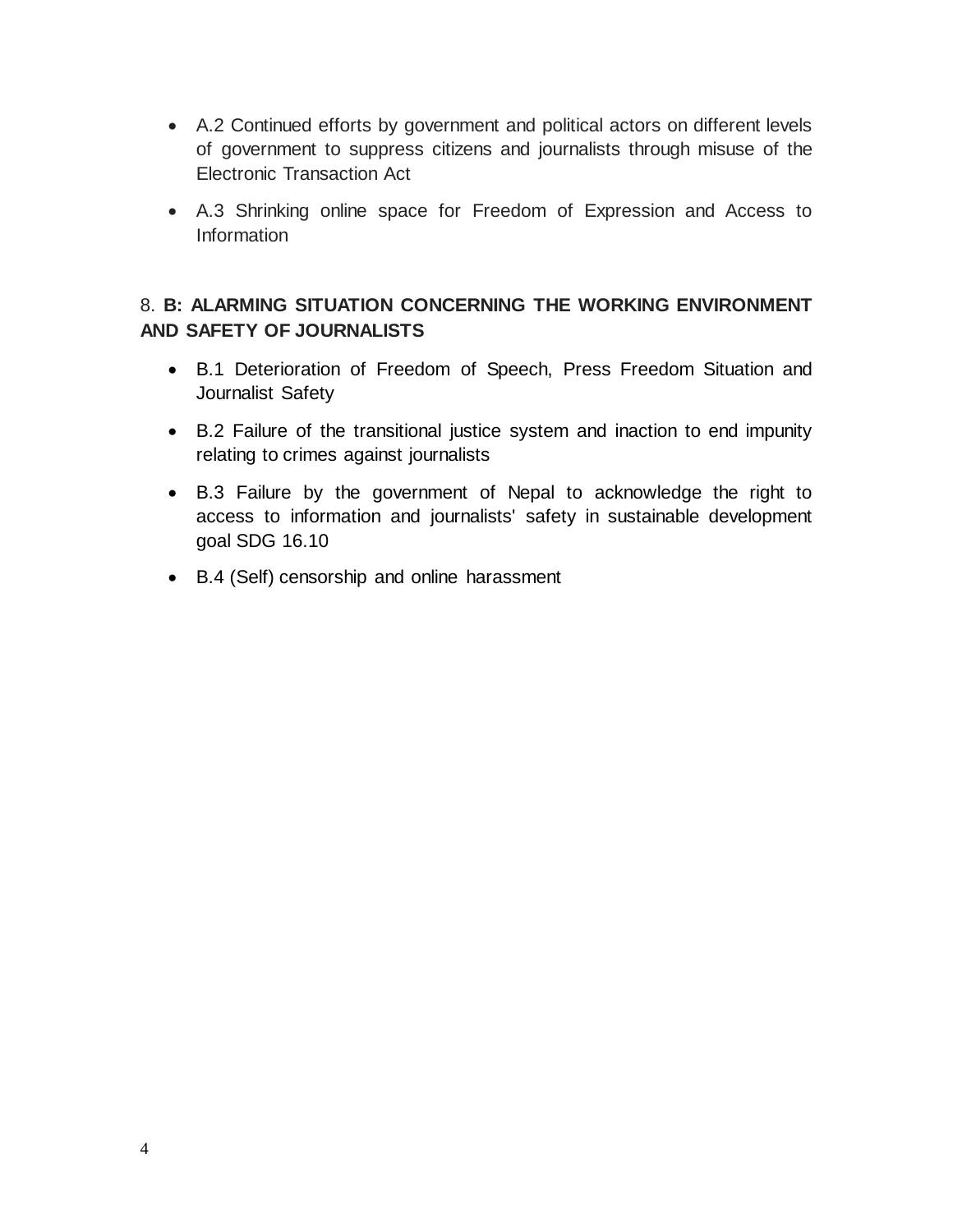### **FOLLOW UP OF PAST RECOMMENDATIONS**

9. The previous UPR of Nepal in 2016 resulted in two specific recommendations for promoting and protecting freedom of expression and information and ensure safety to journalists:

- Ensure the right to freedom of expression online/offline in law and in practice, including by decriminalizing defamation, and to investigate all cases of threats and attacks against journalists and human rights defenders (Estonia);
- Create and maintain, in law and practice, a safe and enabling environment in which journalists, media workers, human rights defenders and civil society can operate free from hindrance and insecurity, in accordance with Human Rights Council resolutions 22/6, 27/5 and 27/31 (Ireland);

10. On the first recommendation, the government of Nepal failed to investigate all cases of threats and attacks against journalists. This stark lack of will to launch a comprehensive investigation into the cases of journalists who were killed and disappeared during a decade-long civil war (1996-2006) can be reflected in the inaction of the transitional mechanism - being the Truth and Reconciliation Commission (TRC) and the Commission of Investigation on Enforced Disappeared Persons (CIEDP) - to address impunity relating to crimes against journalists. For lack of human and financial resources, non-cooperation from political parties and government, the transitional justice mechanisms failed to deliver justice to the families of those killed and disappeared during the conflict era. A study by Freedom Forum has shown that no initiative was taken to cater justice to the families of the victim journalists.<sup>1</sup> The growing presence of people online has not resulted in meaningful attempts to protect free expression online. Rather the proposed IT Bill as well as the Media Council Bill contain worrying provisions capable to stifle citizen's Freedom of Expression online. Freedom of Expression online and offline deserve equal respect and protection as per international standards.

11. On the second recommendation, the government of Nepal has introduced a number of vaguely worded provisions in laws and bills, mentioned in section A,

- [https://www.youtube.com/watch?v=g6koJ5A5Ax8&feature=emb\\_logo;](https://www.youtube.com/watch?v=g6koJ5A5Ax8&feature=emb_logo) and
- [http://freedomforum.org.np/download/impunity-continues-unabated-nepali-report-updated-](http://freedomforum.org.np/download/impunity-continues-unabated-nepali-report-updated-2019/?wpdmdl=3623&refresh=5efedb75d98d31593760629)[2019/?wpdmdl=3623&refresh=5efedb75d98d31593760629](http://freedomforum.org.np/download/impunity-continues-unabated-nepali-report-updated-2019/?wpdmdl=3623&refresh=5efedb75d98d31593760629) (in Nepali)

 $1$ http://freedomforum.org.np/unabated-impunity-suffers-nepali-media/;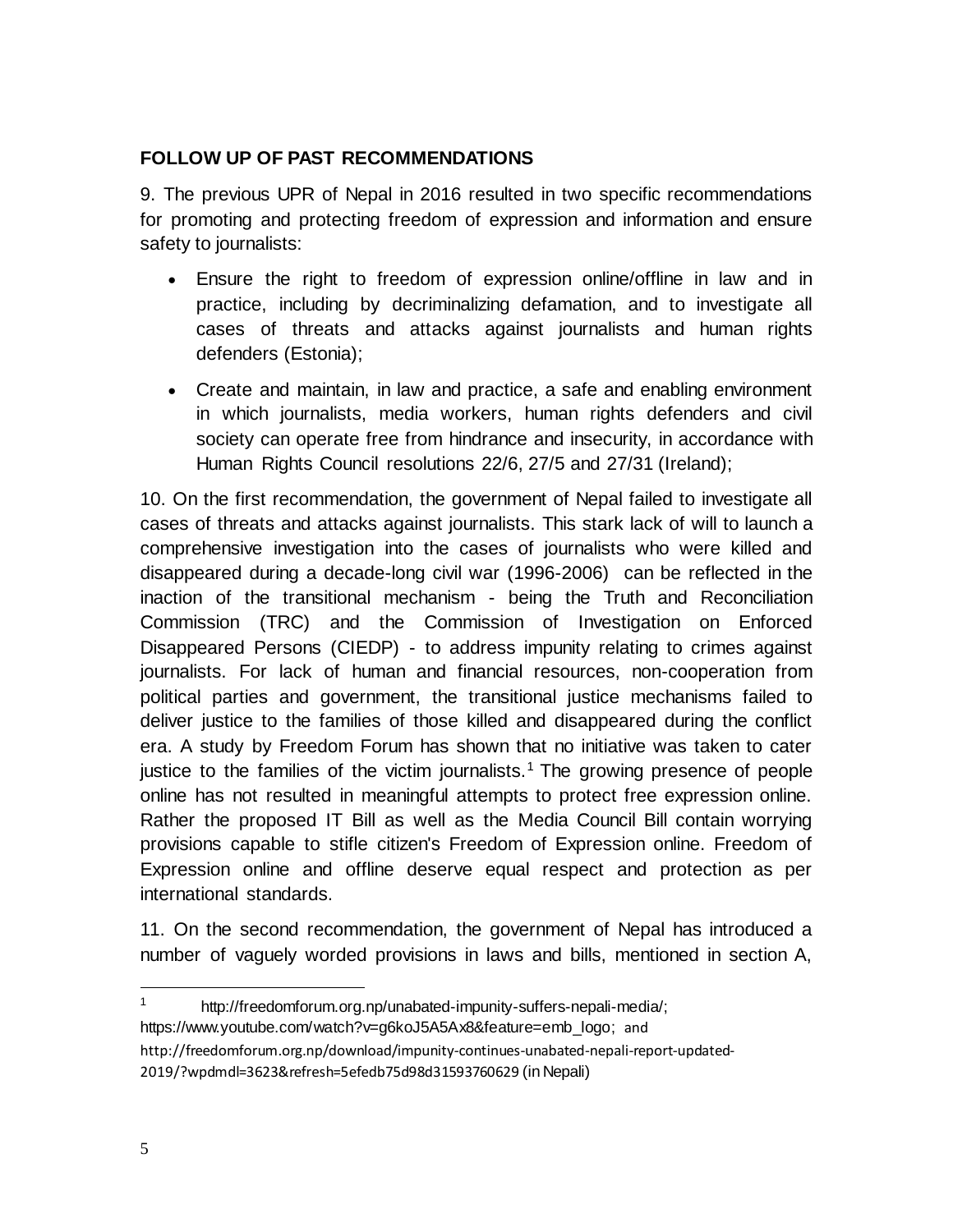A1 in this submission, that curb rather than ensure press freedom, *inter alia*  through government control of media, regulating and monitoring advertisements, criminalisation of defamation and, as mentioned in Section B of this submission, a deteriorating working environment because of press freedom violations and increasing (self-)censorship and online intimidation.

### **Intimidation of human rights defenders**

12. One of the indicators whether the government is abiding by the national legislation and international instruments on human rights to protect and promote citizen's freedom of expression is how it receives recommendation of the national human rights institute and international human rights bodies. The treatment of Ms Mohna Ansari, member of the National Human Rights Commission (NHRC), is a stark reminder of how the human rights advocacy by NHRC, upon return from Geneva in 2016, received a cold shoulder from the Government of Nepal following her remarks before the international community:

*13. 'NHRC members present at the meeting uniformly expressed the sentiment that [the Prime Minister], through his aggressive questioning and reprimanding of the commissioners over the contents of certain sections of its submission, was trying to intimidate the commission and in particular Commissioner Ansari, at whom the questioning appeared exclusively directed.'<sup>2</sup>*

### **SECTION A: DETERIORATING ENABLING ENVIRONMENT FOR THE MEDIA**

14. Complying with the recommendation of "creating and maintaining, in law and in practice, a safe and enabling environment in which journalists and media workers can operate free from hindrance", the Nepali government has been introducing new media laws. However, the provisions of these bills curb rather than ensure press freedom. While the Information Technology Bill requires social media websites to register with the government, the Media Council Bill has provisions of establishing a government-controlled media council and imposes hefty fines and/or imprisonment for publishing objectionable content. Moreover, existing laws like the Electronic Transaction Act are being misused to further punish journalists and curb press freedom. On December 26<sup>th</sup>, 2019 the Committee to Protect Journalists (CPJ), who regularly quote Freedom Forum sources in their reporting, reported on the total lack of stakeholder input for the new media laws, the passing of numerous bills at provincial level and concerns of

<sup>2</sup> https://www.refworld.org/docid/57230e6a4.html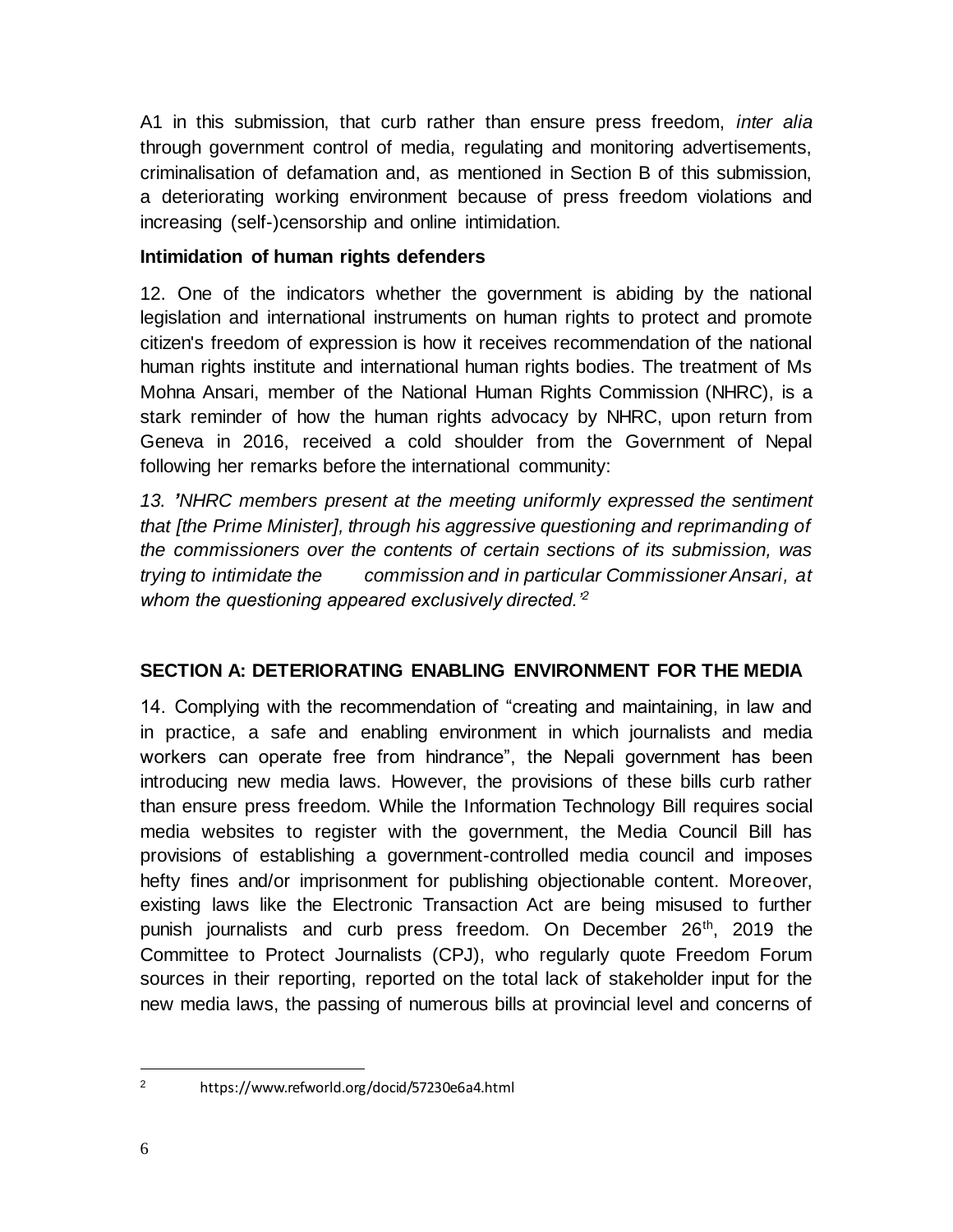civil society actors and journalists about the abuse of the current existing legal framework to curtail the work of journalists. $3$ 

15. In the following sections, a number of concrete examples as well as recommendations will be provided to substantiate the observed negative trend.

# **A.1 Failure to make amendment in the Constitution to comply with the international standards of freedom of expression and information**

16. **The Constitution of Nepal 2015 i**s regarded as the most progressive national charter Nepal has ever got. However, some provisions relating to citizen's right to Freedom of Expression and information draw concerns. In the process of legal reform of Nepal's Constitution, Freedom Forum observed that old laws are being replaced by regressive laws and policies, and is ignoring the compliance to the international instrument as Universal Declaration of Human Rights (UDHR- Article 19) and International Covenant on Civil and Political Rights (ICCPR- Article 19).

17. Although, it is praiseworthy that **Article 17 of the Constitution of Nepal** mentions 'every citizen shall have the following freedom  $-$  a) freedom of opinion and expression', the proviso clause (1) of Article 17 uses the vague terms as 'harmonious relations between the Federal Units,' 'public morality', 'harmonious relations between various castes, tribes, religions and communities', 'territorial integrity'. These terms need to be defined more clearly. Similarly the proviso clause (4) of the same article restrictions are used by putting words and phrases in condition clause under **Article 19: 'Right to communication,'** The proviso here mentions that the State can impose restrictions in the name of 'harmonious relations', 'public decency or morality', 'hatred to labour' 'caste-based untouchability'. Such terms need to be clearly defined or removed altogether.

18. The government introduced a new **Mass Communication Policy in July 2016.** The use of vague words as 'creation of equitable society', 'fair, dignified, responsible and accountable mass communication,' in the preamble invites suspicion that the policy is promoting State controlled communication media. Instead, it should mention the promotion of independent, fair and professional media. Similarly, section 2.1 in the policy mentions 'unrestricted exercise of freedom of press and expression in line with established international value'; to

 $\overline{a}$ <sup>3</sup> [https://cpj.org/blog/2019/12/nepal-press-freedom-risk-legislation-restricted.php;](https://cpj.org/blog/2019/12/nepal-press-freedom-risk-legislation-restricted.php) See also:

https://kathmandupost.com/2/2020/02/14/oli-administration-is-ignoring-a-key-component-of-democracyduring-lawmaking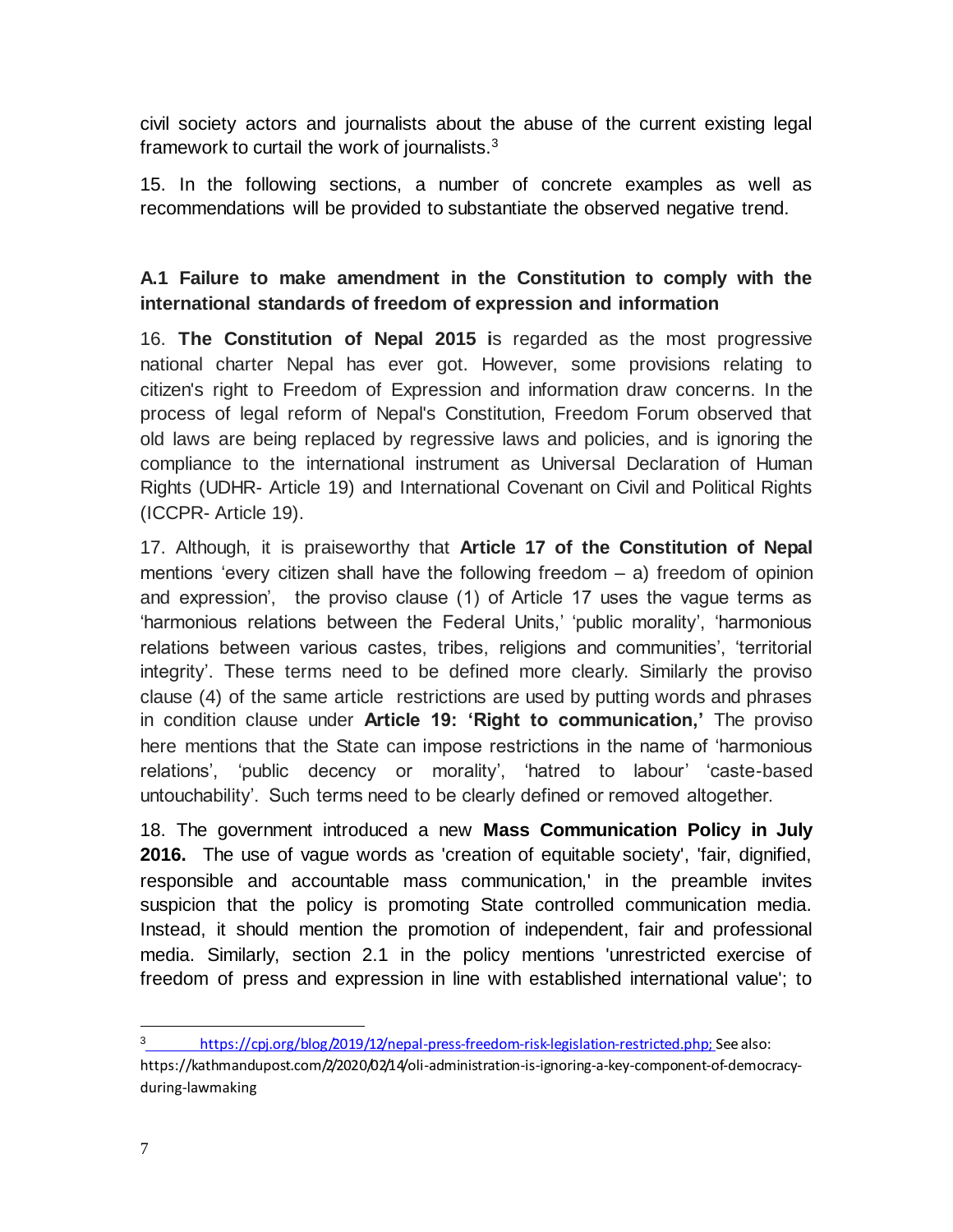which, it could mention explicitly the Article 19 of UDHR and ICCPR. The Policy also needs to erase the ambiguity on 'regulation of internet based media as per laws' in **Section 3.7.2**.

19. Similarly, the provisions on defamation **(Section 305-307) in the Criminal Code** have criminalized defamation via media. It curtails FoE and a free press, hence the provisions of defamation via media must be removed from criminal offense. Investigative reporting will be threatened with the provision that photographing without permission is banned. Similarly, the ban of 'publication, sales and distribution of book with indecent contents' (Section 121), mentioned in the Criminal Code has used blanket approach on 'indecent content.' Instead of using the vague term of 'indecent content', the Code can explicitly mention what is meant with the term indecent content.

20. **Section 21 (d) of Civil Code** has banned the journalists to take photographs, listen to conversation without permission in the name of privacy. It is against a journalists' right to free reporting because investigative journalists should be able to take photos, and listen to conversations. Such provisions discouraging free reporting must be removed or made clear.

21. In 2018, the central government introduced in the parliament the **Information Technology Bill**, which would mandate the registration of social media websites with the Department of Information. Social media sites that fail to register would have their services blocked. The IT Bill brought by the government with the provision making it mandatory for the online (internet-based) media to get 'registered' under government system is against the spirit of online journalism and citizen's journalism. It can lead to government authority to monitor and filter media contents and finally control it. **Section 88 of the IT Bill** also uses the vague and broad words which go beyond the provision in Article 17.a. (freedom of speech) of Constitution of Nepal. Similarly, despite having separate law- Libel and Slander Act, the provision relating to defamation is included in this, which can be misused to charge people under criminal offense. Libel actually falls under civil law. Hence, it should be removed. Section 86 on 'vulgarism' of IT Bill again draw criticism as the word 'vulgarism' is subjective. This limits the contents of journalism, as anything can be judged as vulgarism.

*22. "The government is not serious about any of the recommendations it accepted regarding freedom of expression. Instead, it has introduced bills like the IT Bill and Media Council Bill, while it is misusing the already implemented Electronic Transaction Act. Clause 47 of this Act is being used to put journalists in custody. The police has so far registered 180 cases under clause 47 of this Act and in 178*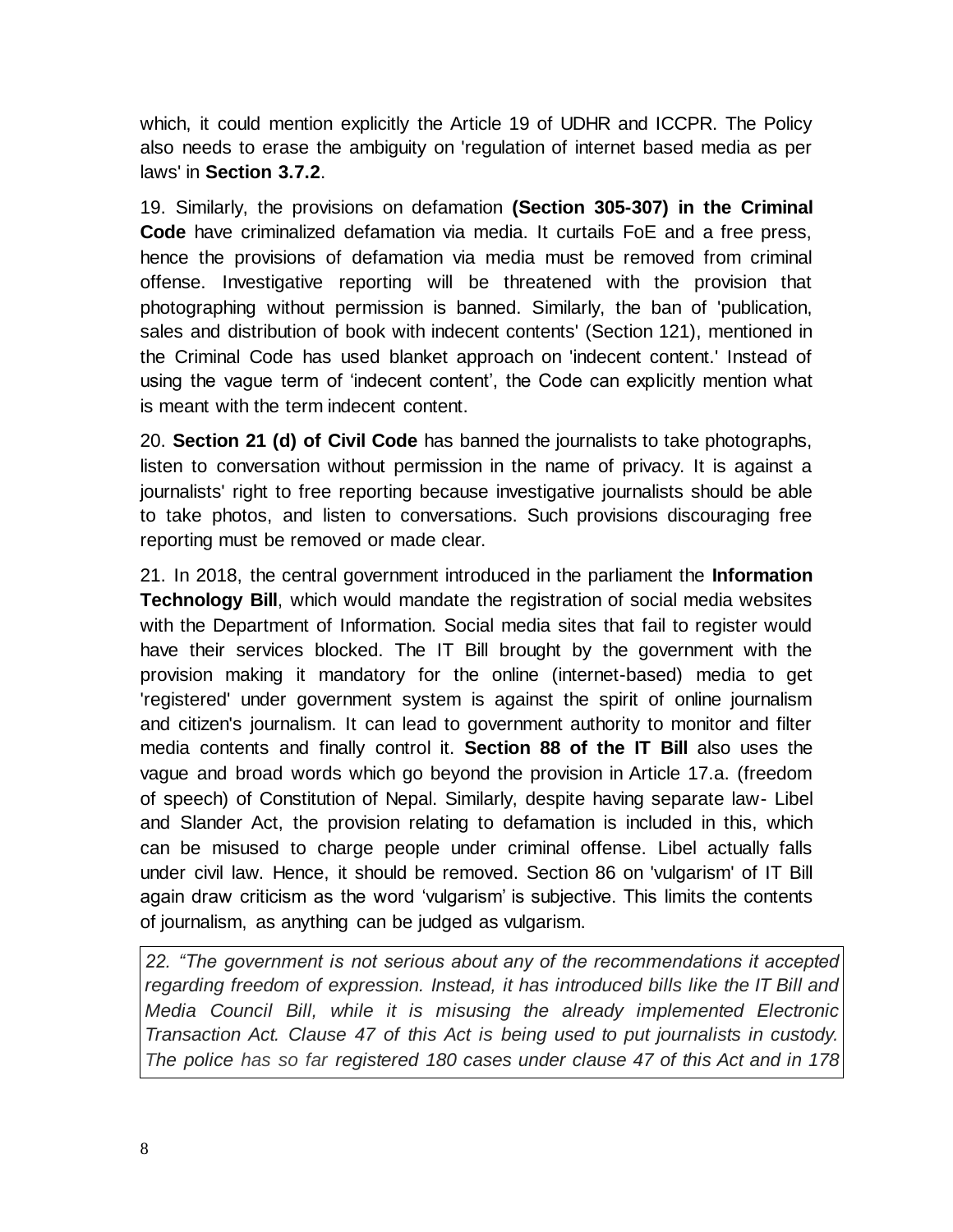*cases either the person charged was released on bail or the cases were dismissed by the court. So, the rate of conviction is less than 1%. The IT Bill, if implemented, is a draconian law and is harsher than the Electronic Transaction Act when it comes to punishing journalists" -* Ujjwal Acharya, Researcher, Center for Media Research.

23. Rather than encouraging self-regulation, the government's attempts to regulate the media through the **Media Council Bill** is a worrying issue**.** Sections 5, 7 and 10, which mention the formation of a Media Council, clearly give the government considerable latitude to control the media. n addition, the Media Council would be able to fine reporters and editors up to 1 million rupees for violating its "code of conduct" and sentence them to up to 15 years in prison in the event of non-payment<sup>4</sup>. Autonomy of the Media Council must be ensured by increasing the number and leveraging the status of representatives from the media, literature, and performing arts as well as reducing the number of government appointees.

24. **The Nepal Special Service Bill** incorporates the provision that jeopardises a free press. Section 10 (1) (2) (3) and (5) have allowed surveillance and interception of people's audio visual conversation, and has given power to state intelligence agencies to collect information from telecom service providers. These provisions are a serious threat to a journalists' right to receive and impart information and the right to privacy as guaranteed by the Constitution. It undermines the journalist's ability to protect news sources and foments self censorship. These are against any citizen's right to privacy that are guaranteed by the Constitution. Approval for surveillance or interception can be given only via court approval.

25. **Section 5 (1) of the Advertisement Act** has listed the contents that are banned for advertisement, which goes beyond the Constitutional provision on Freedom of Expression. Use of misleading and equivocal words, and granting excessive authority to the advertisement board (Section 8 and 15) on directing, regulating and monitoring advertisements on media only further increases government control of the media.

*26. Recommendation A.1.1: Ensure legal reform with amendments in the Constitution of Nepal and other laws in line with international principles of Freedom of Expression in accordance with international human rights law and* 

<sup>4</sup> https://rsf.org/en/news/nepal-rsfs-recommendations-amend-controversial-media-council-bil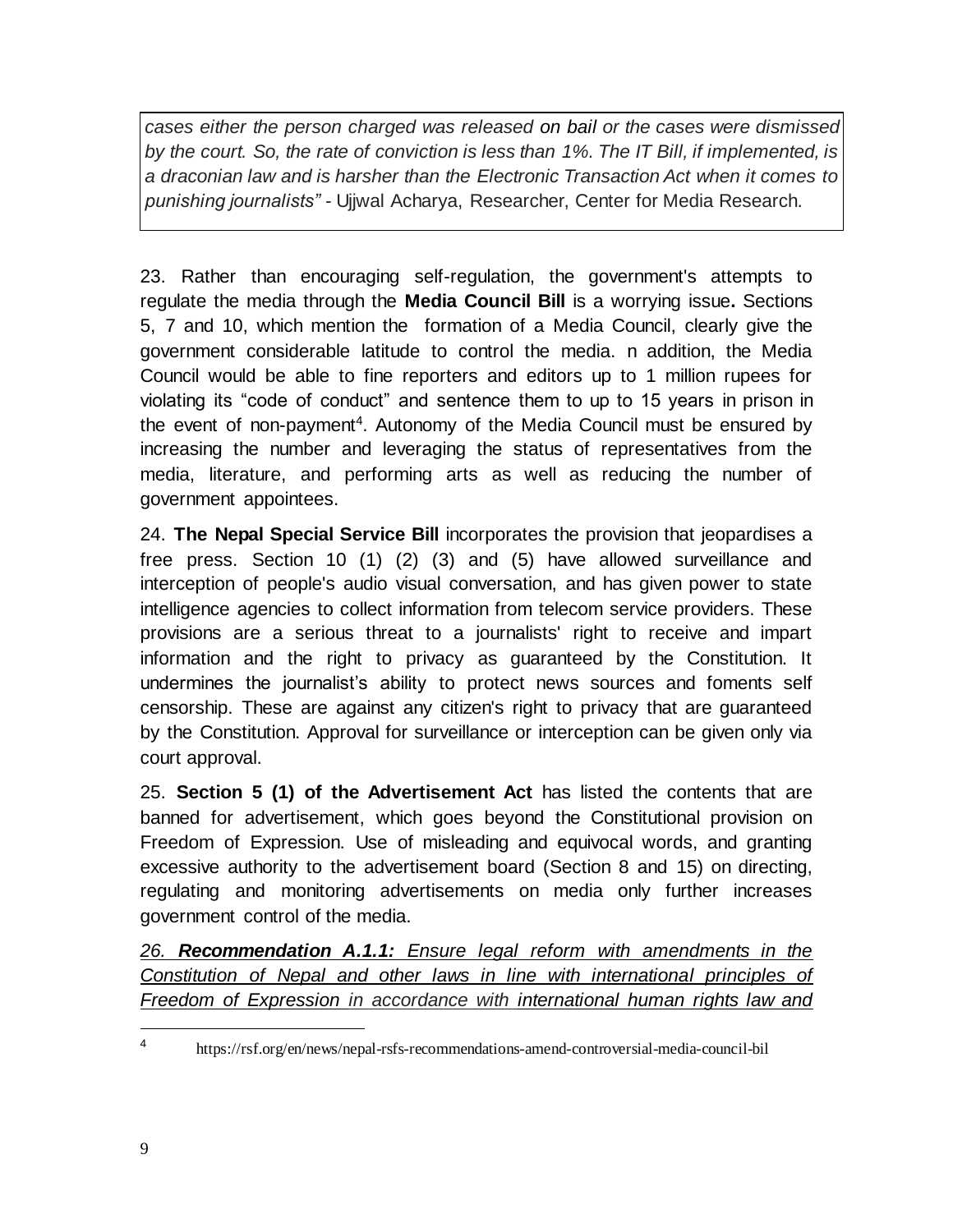*standards, by redefining or deleting lengthy, vague and unnecessary provisos in the Constitution, specifically:* 

- *Articles 17 Clause (1 and 4)*
- *Article 19 (proviso)*
- *Article 27*
- *RTI Act: Section 3*
- *Mass Communication Policy: Section 3.7.2*
- *Criminal Code: Section 305-307, Section 121*
- *Civil Code: Section 21 (d)*
- *IT Bill: Section 86, 88*
- *Media Council Bill: Section 5 and 7*
- *Nepal Special Service Bill: Section 10 (1,2,3 and 5)*
- *Advertisement Act: Section 5 (1), Section 8 and 15*

*27. Recommendation A1.2: Establish proper criteria in view of the federal set up for three layers of government- federal, provincial and local- on exercising their*  rights and authority to protect and promote citizen's right to freedom of *expression and information and journalists' safety. The overlapping of authorities must be removed with while three governments exercise concurrent rights.*

# **A.2 Continued efforts by government and political actors on different levels of government to suppress citizens and journalists through misuse of the Electronic Transaction Act**

28. Misuse of the law to curtail citizens, including journalists' right has been intensified in the recent years. Freedom Forum and the media fraternity in Nepal have long been decrying the misuse of the Electronic Transaction Act (ETA), but recently this misuse has been deepening.<sup>5</sup> Even recording artists have been the victim of ETA misuse. Two popular singers were arrested by the police in the name of moral policing, while a folk singer was also ordered to lift his song from YouTube with the pressure from the youth wing of the ruling communist party.

<sup>5</sup> [https://kathmandupost.com/national/2019/04/17/nepals-government-is-aggressively-pursuing](https://kathmandupost.com/national/2019/04/17/nepals-government-is-aggressively-pursuing-journalists-and-it-could-get-worse-under-a-new-legislation)[journalists-and-it-could-get-worse-under-a-new-legislation](https://kathmandupost.com/national/2019/04/17/nepals-government-is-aggressively-pursuing-journalists-and-it-could-get-worse-under-a-new-legislation)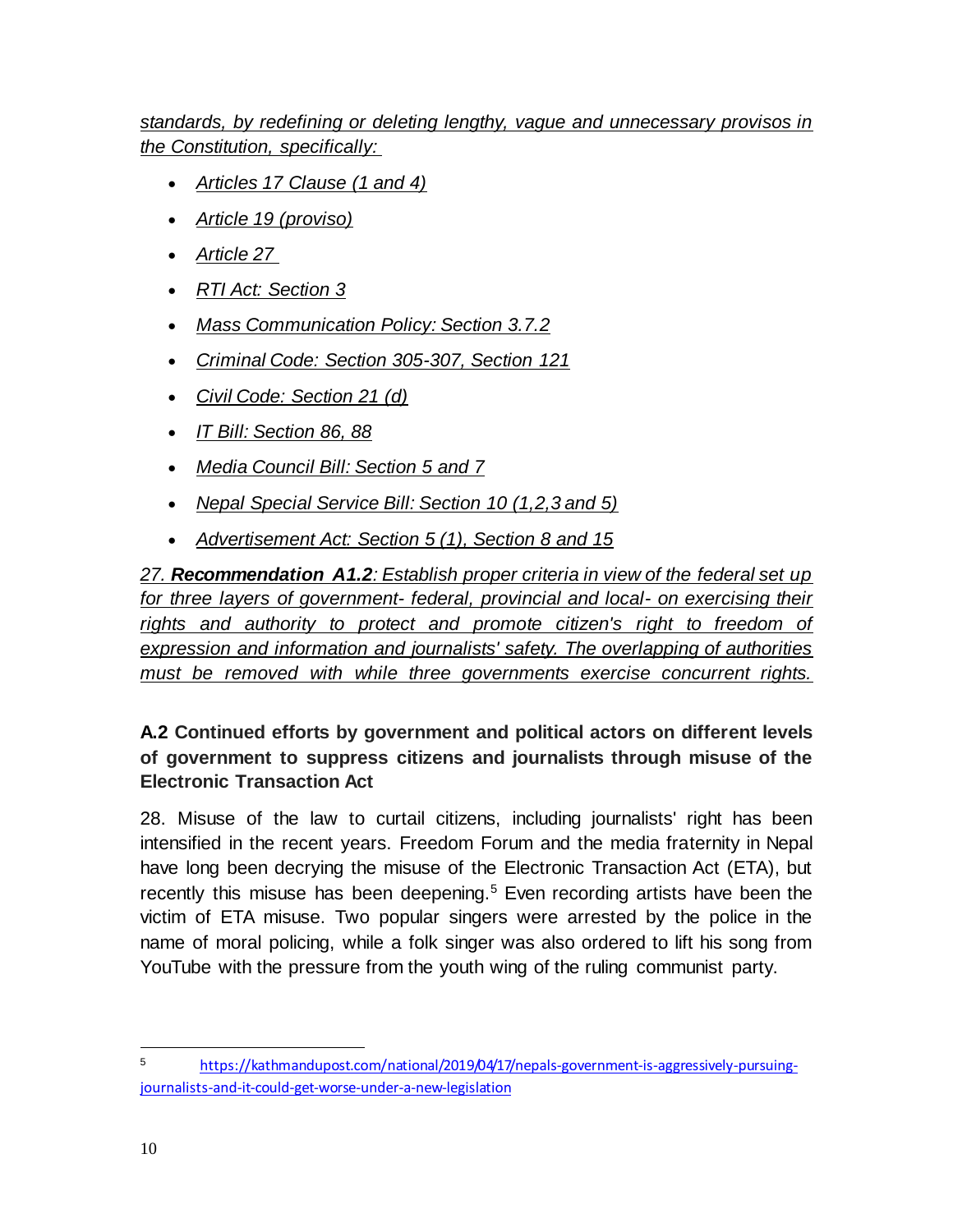29. A young rapper V10 was arrested over allegedly promoting anti-social values. The police arrested rapper Samir Ghising, popularly known as V10, on charges of promoting 'anti-social values' in October 2019. Rapper Ghising had became phenom following the release of his song, 'Hami yestai ta ho ni bro'.<sup>6</sup>

30. For similar reasons, another popular singer Durgesh Thapa was also held by the police. And journalist Arjun Giri was charged in April 2019 under the Act for reporting on financial fraud.<sup>7</sup>

*31. "The Electronic Transaction Act was introduced to provide safety to the banking system but later it wasn't confined to the banking sector but was misused by the authorities and dozens of journalists were arrested under this act. We had intensive dialogue with the government, but they didn't listen to our concerns. This Act has been grossly misused. We have asked government to clearly define the provisions of the law, but they do not agree to amend it and address our concerns […]There are many media laws being discussed right now and they are quite confusing and arbitrary, and government is unwilling to incorporate our suggestions […]The government is itself confused between social media and electronic news media and they come up with surprising logics. If we post the link of the news in social media (which was originally posted in online media) and if it becomes viral and if they feel offensive it, they arrest journalists in the pretext of posting comments in social media. They don't understand whether journalists posted comments or news links from online media. [...W]riting for an online news portal and posting comments on social media walls are two different things. Journalists must not be arrested for his or her news published. Authorities must be clear (they are not as of now) about the comments and link of the news." -* Bimal Gautam, Editor, Lokantar.com

*33. Recommendation A.2.1: Clearly define the provisions within the Electronic Transaction Act or its replacement IT Bill in accordance with international human rights law and standards*

**A.3 Shrinking online space for Freedom of Expression and Access to Information**

 $\overline{a}$ <sup>6</sup> <http://english.lokaantar.com/governance/13912/>

<sup>7</sup> [https://www.amnesty.org/en/latest/news/2020/01/nepal-information-technology-bill-threatens](https://www.amnesty.org/en/latest/news/2020/01/nepal-information-technology-bill-threatens-freedom-of-expression/)[freedom-of-expression/](https://www.amnesty.org/en/latest/news/2020/01/nepal-information-technology-bill-threatens-freedom-of-expression/)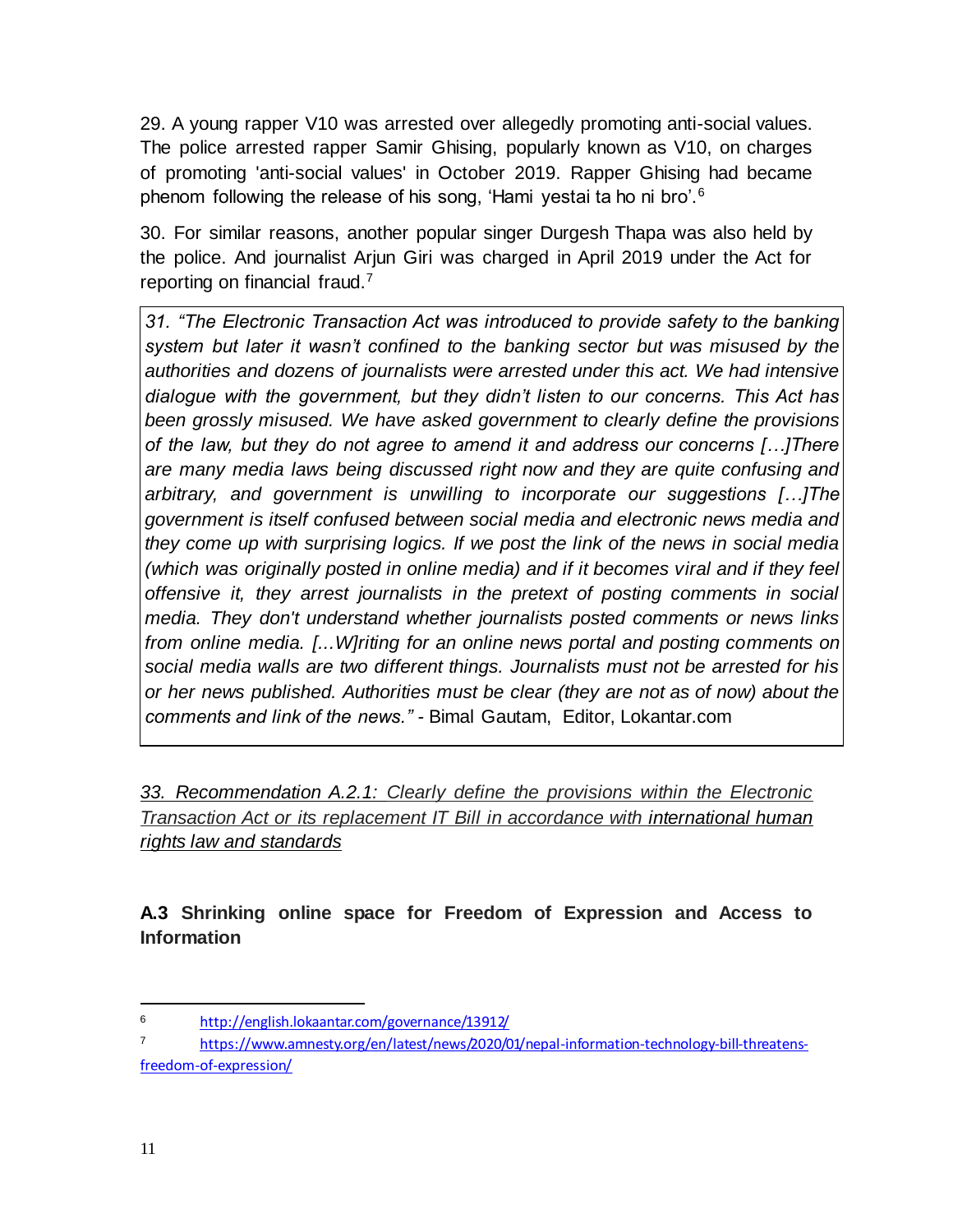34. Internet penetration has been increasing for some years in Nepal reaching 70 percent of the total population. Growing internet presence coupled with easy availability of smart phones has enabled citizens to access new platforms for exercising freedom of expression and information. Human rights defenders and other citizens have therefore been able to discuss and debate government policies and programs online and organize rallies to press for changes in policy. Wrongdoings by government actors are exposed quickly and through the use of social media, pressure can be created by the public to demand change. The increasing access to internet has enabled the free flow of information and has built a more informed citizenry and amplified the voice of the voiceless. It is estimated that there are 10 million Facebook users and 1 million Twitter users in Nepal.

*35. "Social media is an important space for Nepali journalists* [and] *community/ citizen journalists. But if you talk about Freedom of Expression online then according to the new* [IT Bill] *a journalist could be put behind bars for posting offensive content on social media. The bill hasn't been passed but the government is making guidelines to control social media. Government is thus introducing laws but not in the direction of Freedom of Expression,"* Meena Sharma, President, Institute of Human Rights Communication Nepal.

36. In a worrying, negative trend, the government of Nepal has recently started to regulate, social media, especially Facebook and YouTube, in an attempt to stifle free expression on social media by introducing a bill on Information Technology<sup>8</sup>. The draft bill on IT, which is currently under discussion at a parliamentary committee of the House of Representatives - following much pressure from the CSO and media fraternity - mentioned a fine up to Rs 1.5 million and/or five years' of imprisonment for the people who post any 'improper content' online. Additionally, actual misinformation that is being spread through social media, as well as excessive or state actions against the posting or publishing of alleged misinformation, is seriously undermining access to reliable information of the public. Government action to stop media from publishing fake news is acceptable but a blanket approach to block sites will suppress freedom of expression.<sup>9</sup>

 $\overline{a}$ <sup>8</sup> [http://freedomforum.org.np/govt-pushes-it-bill-to-control-social-media/;](http://freedomforum.org.np/govt-pushes-it-bill-to-control-social-media/) see also: [https://www.amnesty.org/en/latest/news/2020/01/nepal-information-technology-bill-threatens](https://www.amnesty.org/en/latest/news/2020/01/nepal-information-technology-bill-threatens-freedom-of-expression/)[freedom-of-expression/](https://www.amnesty.org/en/latest/news/2020/01/nepal-information-technology-bill-threatens-freedom-of-expression/)

<sup>9</sup> <http://nepalpressfreedom.org/main/post-single/274>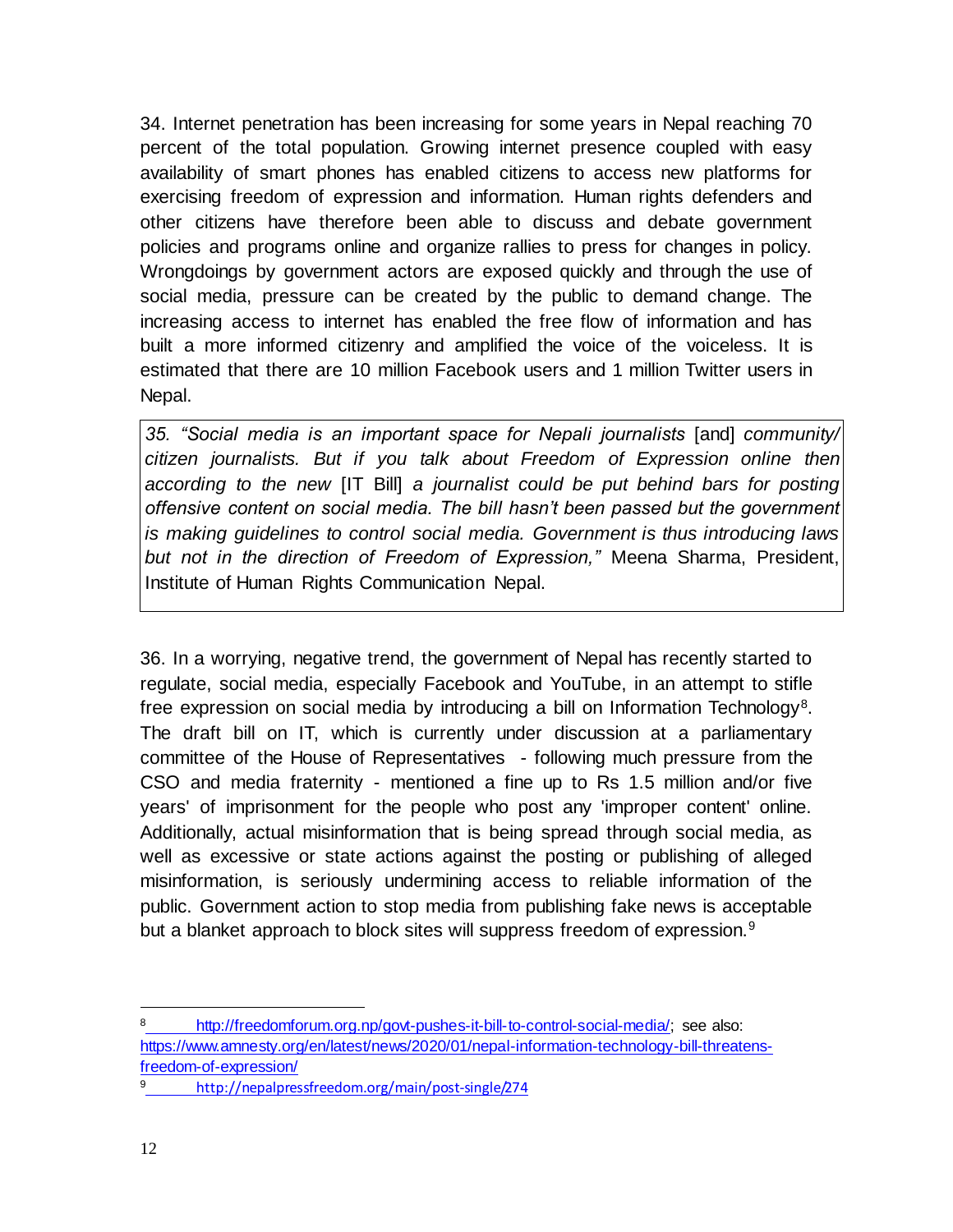*37. Recommendation A.3.1: Establish a separate multi-stakeholder digital authority that undertakes interdisciplinary research and study according to criteria agreed through public consultation on broader issues of internet freedoms including Freedom of Expression online and that furnishes suggestions to the government and the public on themes such as misinformation and fake news with the aim to increase media literacy.*

# **SECTION B: ALARMING SITUATION CONCERNING THE WORKING ENVIRONMENT AND SAFETY OF JOURNALISTS**

**B.1 Deterioration of Freedom of Speech, Press Freedom Situation and Journalist Safety**

*38. "The nature and intensity of threats against journalists has risen, especially at the local level. They are threatened by local police, provincial government officials*  [...] The government is trying to 'other' journalists as people against the government *and against the development of the country. Projecting us as 'anti-development.' The environment is difficult for us as compared to early years of the 2010 decade,"* Ujjwal Acharya, Researcher, Center for Media Research

39. The Annual Media Report of Freedom Forum prepared in 2015<sup>10</sup> recorded 83 press freedom violations. In that year, a young journalist in Mahottari district, Rohan Chaudhari was killed in a police shooting during a protest. He was associated to Jaleshwornath FM. Journalists were at the receiving end of political protest that occurred during 2015 across the country.

40. Despite relative peace and a sharp decline in press freedom violations (25) in  $2016<sup>11</sup>$ , no efforts were taken to address the impunity relating to crimes against journalists. Government efforts to conduct license exam for journalist and the directive on Operation and Management of Online Media drew huge criticism. The National Mass Communications Policy brought that year made mandatory provisions of registering internet-based media, thereby stifling freedom of expression.

 $\overline{a}$ <sup>10</sup> [http://freedomforum.org.np/download/annual-media-report-](http://freedomforum.org.np/download/annual-media-report-2015/?wpdmdl=1841&refresh=5f0324cf983311594041551)[2015/?wpdmdl=1841&refresh=5f0324cf983311594041551](http://freedomforum.org.np/download/annual-media-report-2015/?wpdmdl=1841&refresh=5f0324cf983311594041551)

<sup>11</sup> http://freedomforum.org.np/publications/reports/annual-reports/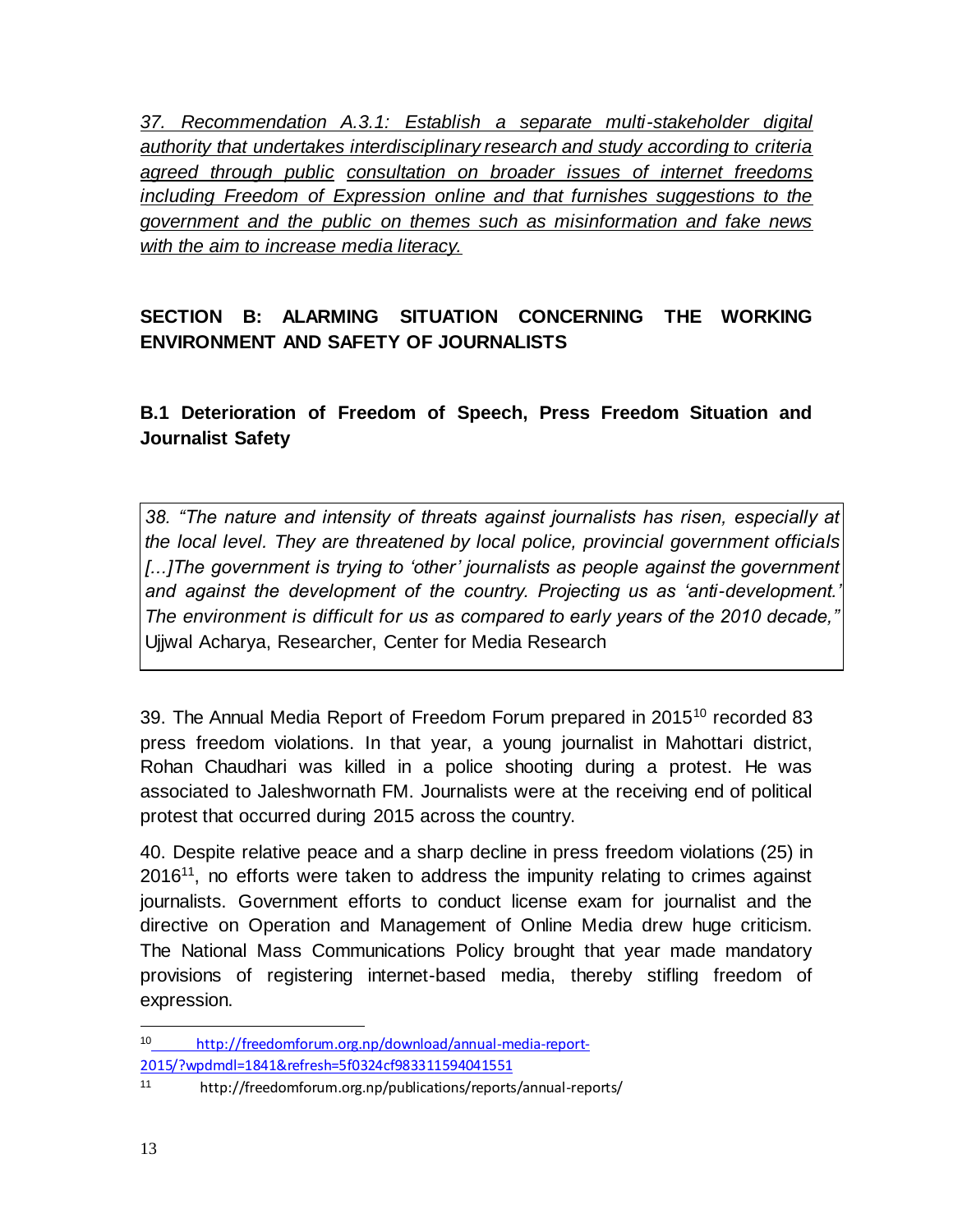41. Yet again, the number of press freedom violation grew in 2017<sup>12</sup>, reaching 66 with 230 media workers involved. The Criminal and Civil Code, introduced that year, incorporated provisions that allow for vague interpretation, leading to inconsistency with Constitutional rights and international standards of freedom of expression and journalists' right to free reporting.

42. The Annual Media Report  $2018<sup>13</sup>$  painted a disappointing situation of media freedom, recording 98 press freedom violations which directly affected at least 223 media persons in Nepal. It included the new trend of criminal defamation and discredit to media and journalists and intolerance to healthy criticism which jeopardized the atmosphere for freedom of expression and information. For asking a critical question relating to Communication Minister's property details, a talk show presenter was sacked and his program shutdown at State-owned Radio Nepal in June 2018. During this year, four journalists were arrested under Electronic Transaction Act invoking Section 47.

43. The 2019 report<sup>14</sup> saw a more entrenched trend of suppressing journalists and Freedom of Expression and information atmosphere with formulation of regressive laws. The year saw a further increase in press freedom violation (104 the highest in seven years). Coordinated and systematic efforts have been made by the present government to silence Freedom of Expression practitioners, common citizens and journalists. It clearly indicated that the rule of law was being replaced with rule by law. In May 2019, the government of Nepal initiated a probe on three editors working at the national news agency, RSS, for translating and disseminating news relating to the Dalai Lama. In April 2019, a journalist associated to online news portal Tandav News, Arjun Giri, was arrested for cybercrime from Pokhara city for writing news on fraud involving a businessperson and sharing it on the online news portal.

44. Anti-corruption campaigner Gyanendra Shahi, who was scheduled to speak against corruption in Chitwan city was attacked in September 2019. The youth wing of the ruling political party was reported to be involved in this attack. Earlier, the youth wing had banned Shahi to enter Kaski district.<sup>15</sup>

*45. "If you look at the federal structure of Nepal the country was divided into 7 provinces and 753 local governments and one central government. The idea behind* 

 $\overline{a}$ <sup>12</sup> idem

<sup>13</sup> idem

<sup>14</sup> idem

<sup>15</sup> https://kathmandupost.com/province-no-3/2019/09/29/anti-corruption-campaigner-gyanendrashahi-attacked-in-chitwan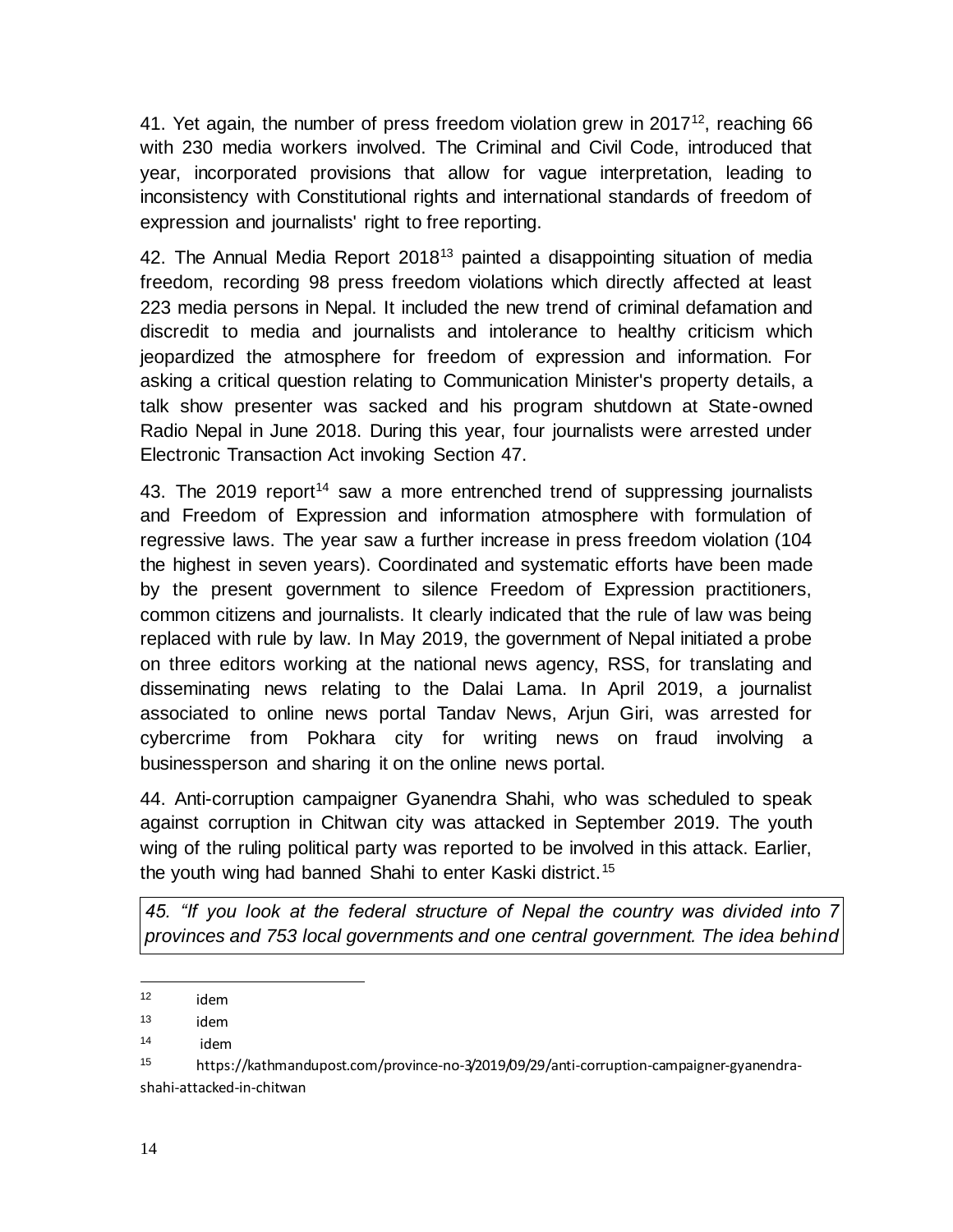*decentralization was to ensure that grassroot level government functions smoothly, but the reality is that when this happened and local governments were formed, we can see severe corruption rampant at the local governments. It is our duty to expose this and report on it and this is what we are doing in the last couple of years – mostly at local levels but also other two levels. Thus, none of the governments at all three levels are happy with us. They are not interested in creating a safe environment for us where we can work without fear or favour. This is the bitter reality of Nepal at the moment,"* Bimal Gautam, Editor, Lokantar.com

*46. Recommendation B1.1: Intensify the process to implement the directive brought at the National Human Rights Commission (NHRC) in order for the protection of human rights of the journalists and rights defenders. The mechanism on safety of Freedom of Expression defenders, including journalists, should ensure representation of Freedom of Expression experts, security personnel, concerned Ministry representatives and NHRC officials.*

## **B.2 Failure of the transitional justice system and inaction to end impunity relating to crimes against journalists**

47. The Truth and Reconciliation Commission (TRC) and Commission of Investigation on Enforced Disappeared Persons (CIEDP) were established on February 10, 2015, through the Enforced Disappearances Enquiry, Truth and Reconciliation Commission Act, 2014 to investigate cases of human rights violation during the decade-long Maoist conflict (1996-2006). The two-year mandates of the TRC and CIEDP expired on February 9, 2017. Since, the government has been extending the mandate of the two commissions repeatedly but up to the date of this research, not a single case has been recommended for prosecution. Though the commissions have stated that they have initiated investigations into some of these cases, there are serious concerns about the quality of these investigations, and to date, not a single case has been recommended for prosecution<sup>16</sup>.

48. A mere extension of the tenure of these commissions without amending the Enforced Disappearances Enquiry, Truth and Reconciliation Commission Act, 2014, in line with international standards and the judgments of the Supreme Court of Nepal reflects lack of political will to provide justice and end impunity. Both commissions continue to face shortage of human and financial resources.

 $\overline{a}$ <sup>16</sup> <https://ifex.org/images/nepal/2018/07/24/freedom-forum-newsletter-june-2018.pdf>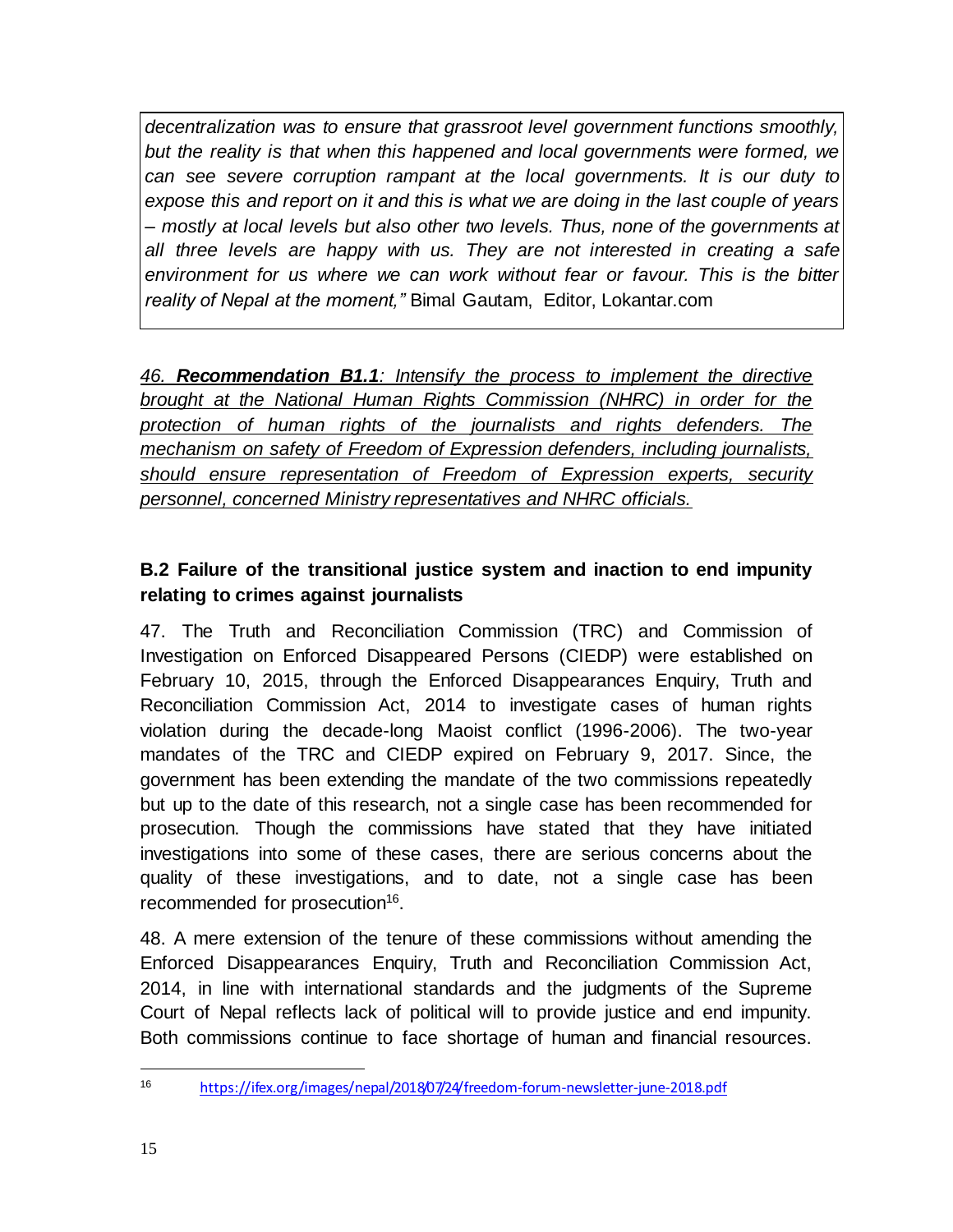However, still amnesty can be provided to perpetrators even for serious crimes under the current legal framework. Taking note of this, the Supreme Court had directed the government to exclude the provision of amnesty for human rights violations, striking them down as unconstitutional and against international law in 2015. Nevertheless, the amnesty provisions included in the TRC Act have not been amended to comply with the Supreme Court's directives which only entrench impunity further in the justice system of the country.

49. Moreover, both the commissions had been without members since the previous commissioners' terms expired in April 2019. It is only in January 2020 that the government formed a five-member committee to recommend names for commissioners for the two commissions. The committee submitted its nominations despite demands by civil society to first amend the transitional justice legal framework and with very little meaningful participation by civil society. On January  $25<sup>th</sup>$ , 2020 the International Commission of Jurists (ICJ), Amnesty International, Human Rights Watch, and TRIAL International 'expressed concern about the decision to appoint commissioners to the two transitional justice commissions without adequate consultations17, and without amending the legal framework to make it consistent with international human rights law and Supreme Court of Nepal rulings'.<sup>18</sup>

*50. "Currently I am working with the Home Ministry, I am their drafting committee member to draft a national action plan as per UN Security Council Resolution 1325 and 1820. We are making a national action plan on these two resolutions and I am*  working as a gender expert. Now we are in the process of making the second draft *and I have raised issues of such cases multiple times and they [the government] tell me not to worry as we have the TRC (truth and reconciliation commission) which will take care of everything. Especially when it comes to resolution 1820 we talk about violence against media personnel and young girls and women. The government said that I should not say anything or that they cannot introduce any[...] new law as there is already a mechanism that they committed to in our comprehensive peace accord and that the TRC will take care of it so we don't need to bother about the violations of media personnel's rights that happened during the*  insurgency period. The TRC as well as the Commission on Investigation of *Enforced Disappeared Persons (CIEDP) will look after this so I was asked not to bother. The reality however is that the government is not ready to touch the issue of* 

 $\overline{a}$ <sup>17</sup> [https://www.aljazeera.com/news/2020/01/victims-unhappy-nepal-revives-transitional-justice](https://www.aljazeera.com/news/2020/01/victims-unhappy-nepal-revives-transitional-justice-process-200113082330798.html)[process-200113082330798.html](https://www.aljazeera.com/news/2020/01/victims-unhappy-nepal-revives-transitional-justice-process-200113082330798.html)

<sup>18</sup> [https://www.amnesty.org/en/latest/news/2020/01/nepal-recent-steps-undermine](https://www.amnesty.org/en/latest/news/2020/01/nepal-recent-steps-undermine-transitional-justice/)[transitional-justice/](https://www.amnesty.org/en/latest/news/2020/01/nepal-recent-steps-undermine-transitional-justice/)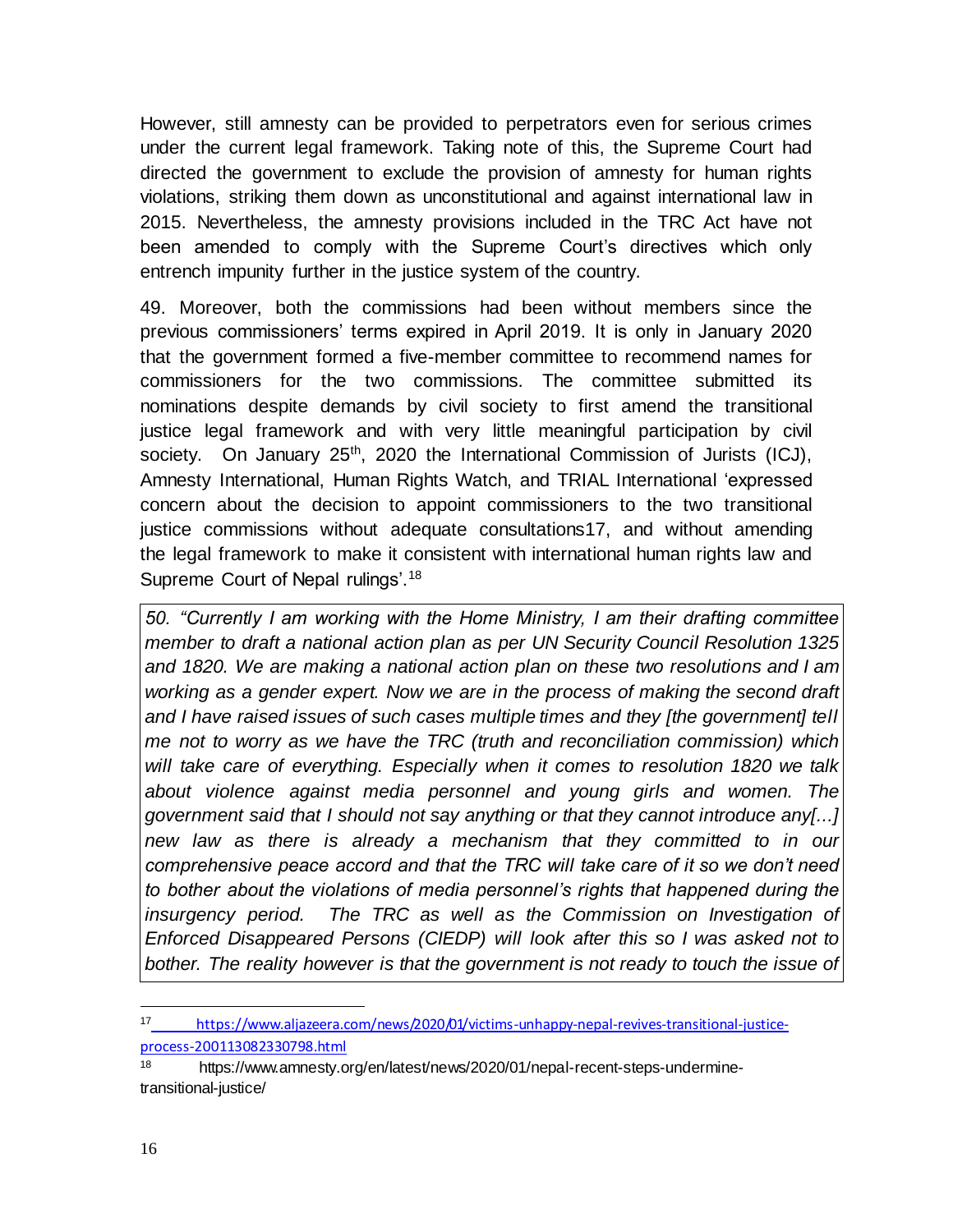*impunity during the conflict era as the home minister is also from the Maoist party and they have to save their own party people who were involved in these crimes,"* - Meena Sharma, President, Institute of Human Rights Communication Nepal.

*51. Recommendation B2.1: Actively enhance and build capacity of the transitional justice mechanisms (TRC and CIEDP) with sufficient human and financial resources and legal and political support*

*52. Recommendation B2.2.Amending the legal framework of the TRC and CIEDP to make it consistent with international human rights law and Supreme Court of Nepal rulings*

# **B.3 Failure by the government of Nepal to acknowledge the right to access to information and journalists' safety in sustainable development goal SDG 16.10**

53. The sustainable development goals (SDGs) warrant meticulous plans and policies with multi-stakeholders involvement to achieve its results. National baseline, indicators and target need to be set for each category under the SDG framework. Freedom of Expression and Access to Information are pressing issues in Nepal. Nevertheless, the National Planning Commission of the Government of Nepal did not present any specific targets relating to SDG indicators 16.10.1 and 16.10.2 in its report *Sustainable Development Goals. Status and Roadmap: 2016-2030<sup>19</sup>* .

54. Although the **Right to Information (RTI) Act Section 3** has created a positive atmosphere for citizen's right to information, it only provides RTI to Nepali citizens. As individuals have a universal Right to Information, it needs to be ensured to all people<sup>20</sup>, including refugees in Nepal. Furthermore, the Right to Information Act, 2007 has not been reformed since its introduction. Access to government data is increasingly becoming available in digital format.

*55. Recommendation B3.1: Set a baseline, indicators and targets by developing a monitoring mechanism to monitor government actions contributing to SDG* 

 $\overline{a}$ <sup>19</sup> https://www.npc.gov.np/images/category/SDGs\_Report\_Final.pdf

<sup>&</sup>lt;sup>20</sup> See [https://forcedmigrationforum.com/2017/04/06/the-right-to-information-expanding-access-for](https://forcedmigrationforum.com/2017/04/06/the-right-to-information-expanding-access-for-refugees/)[refugees/;](https://forcedmigrationforum.com/2017/04/06/the-right-to-information-expanding-access-for-refugees/) and[: https://www.article19.org/data/files/pdfs/publications/freedom-of-information](https://www.article19.org/data/files/pdfs/publications/freedom-of-information-humanitarian-disasters.pdf)[humanitarian-disasters.pdf](https://www.article19.org/data/files/pdfs/publications/freedom-of-information-humanitarian-disasters.pdf)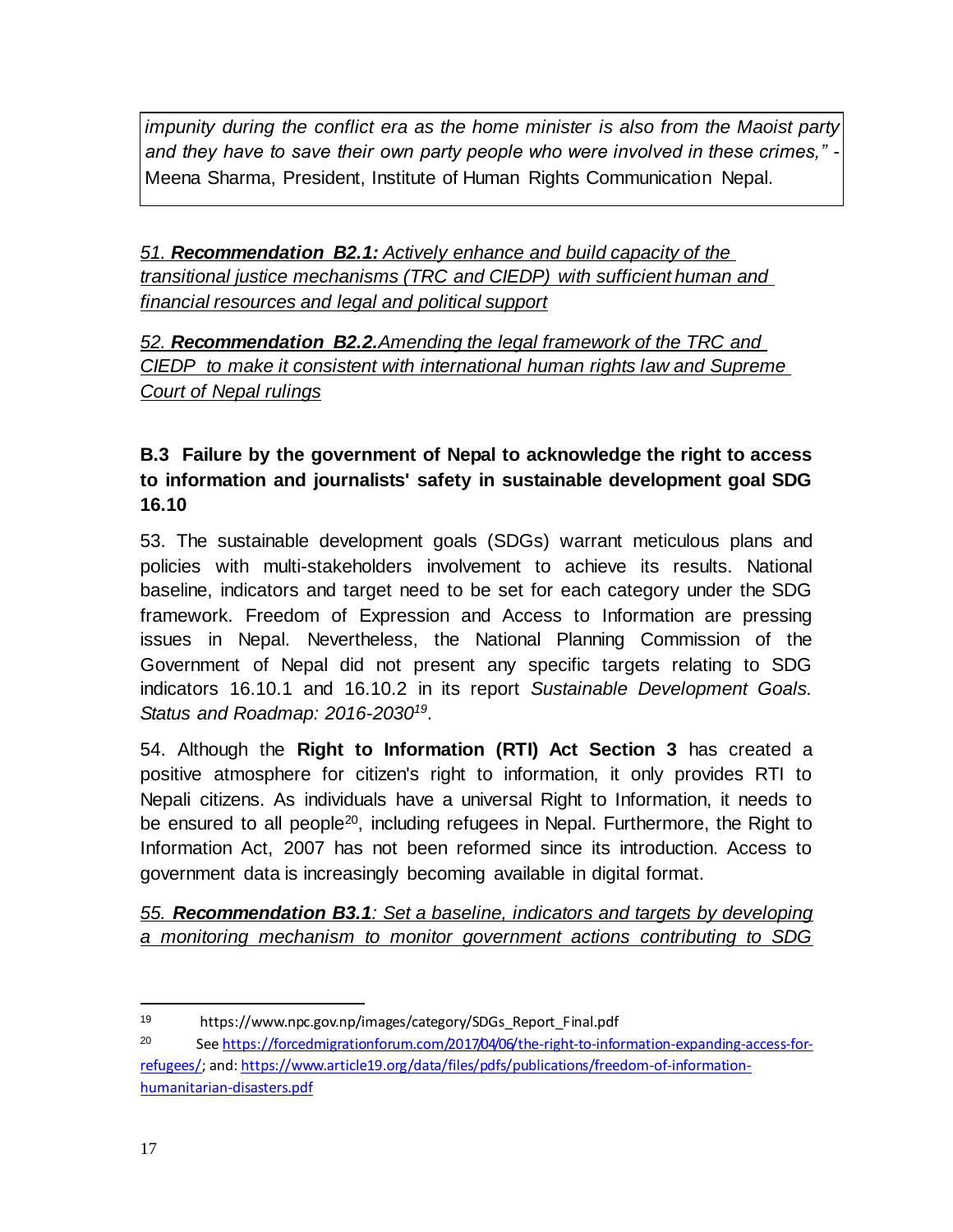*indicators 16. 10 1. and 16.10.2 and set up a multistakeholder body assigned to critically assess government actions towards this end.*

*56. Recommendation B3.2: Ensure stakeholder participation in media policy development and law making that contribute to SDG goal 16.10.*

### *57. Recommendation B3.3: Amend RTI Act to*

- *Ensure Right to Information to all people by broadening its scope beyond citizens*
- *Devise institutional and legal mechanism at provincial and local governments to implement right to information*
- *Ensure information sharing/disclosure in open data format*

### **B.4 (Self)-Censorship and online harassment**

58. The two main trends, described in this report, the deteriorating enabling environment for the media and the alarming situation concerning the working environment and safety of journalists, ultimately culminate in a situation in which journalists face the choice to either self-censor themselves, see their articles censored, or press on with pursuing the truth with the risk of becoming a target of disgruntled power-holders and their supporters.

59. With one single political party dominating in all three-layers of government, independent and professional journalism increasingly is under pressure. Misuse of media is highly likely to fuel spreading misinformation, and protecting government irregularities. Former journalists working as advisers or press coordinators of government institutions are withholding information and stifle news as a 2018 media mission conducted by Freedom Forum has shown.<sup>21</sup>

60. State-owned media have received instructions from government level to produce counter-narratives in response to critical news items regarding the Nirmala rape-and-murder case and agitation waged by Govinda KC at the end of 2018<sup>22</sup>.

61. Of late, individuals close to the government have discredited, belittled and criticized journalist Binu Subedi for her critical reporting about the government

<sup>21</sup> [http://freedomforum.org.np/download/media-mission-2-](http://freedomforum.org.np/download/media-mission-2-2018/?wpdmdl=3412&refresh=5f0345426deb01594049858) [2018/?wpdmdl=3412&refresh=5f0345426deb01594049858](http://freedomforum.org.np/download/media-mission-2-2018/?wpdmdl=3412&refresh=5f0345426deb01594049858)

<sup>22</sup> [https://kathmandupost.com/national/2018/11/29/minister-orders-state-media-to-muzzleand](https://kathmandupost.com/national/2018/11/29/minister-orders-state-media-to-muzzleand-counterdr-kc-nirmala-news)[counterdr-kc-nirmala-news](https://kathmandupost.com/national/2018/11/29/minister-orders-state-media-to-muzzleand-counterdr-kc-nirmala-news)